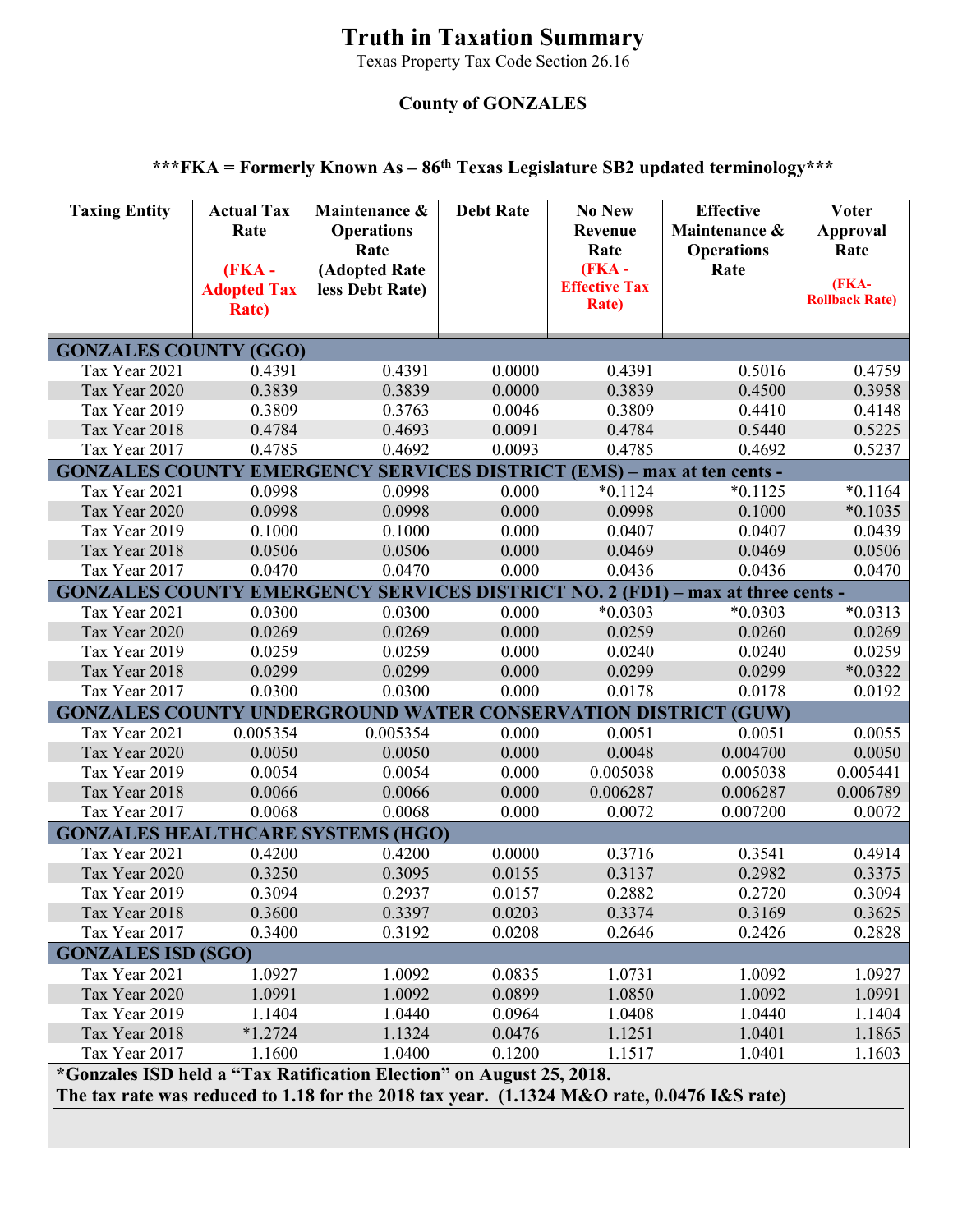| <b>Taxing Entity</b>                                                                                       | <b>Actual Tax</b><br>Rate<br>(FKA -<br><b>Adopted Tax</b><br><b>Rate</b> ) | Maintenance<br>& Operations<br>Rate | <b>Debt Rate</b> | <b>No New</b><br><b>Revenue Rate</b><br>(FKA -<br><b>Effective Tax</b><br><b>Rate</b> ) | <b>Effective</b><br><b>Maintenance</b><br>& Operations<br>Rate | <b>Voter</b><br>Approval<br>Rate<br>(FKA-<br><b>Rollback Rate)</b> |  |  |
|------------------------------------------------------------------------------------------------------------|----------------------------------------------------------------------------|-------------------------------------|------------------|-----------------------------------------------------------------------------------------|----------------------------------------------------------------|--------------------------------------------------------------------|--|--|
|                                                                                                            | <b>GONZALES, CITY OF (CGO)</b>                                             |                                     |                  |                                                                                         |                                                                |                                                                    |  |  |
| Tax Year 2021                                                                                              | 0.3252                                                                     | 0.1736                              | 0.1516           | 0.3094                                                                                  | 0.1678                                                         | 0.3252                                                             |  |  |
| Tax Year 2020                                                                                              | 0.3511                                                                     | 0.1901                              | 0.1610           | 0.2992                                                                                  | 0.1761                                                         | 0.3511                                                             |  |  |
| Tax Year 2019                                                                                              | 0.3380                                                                     | 0.1986                              | 0.1394           | 0.2817                                                                                  | 0.1839                                                         | 0.3380                                                             |  |  |
| Tax Year 2018                                                                                              | 0.3050                                                                     | 0.1990                              | $*0.1060$        | 0.2761                                                                                  | $*0.1100$                                                      | $*0.2248$                                                          |  |  |
| Tax Year 2017                                                                                              | 0.2750                                                                     | 0.2750                              | 0.0000           | 0.1729                                                                                  | 0.1729                                                         | 0.1867                                                             |  |  |
| ** The numbers shown for City of Gonzales for 2018 are per Court Order and not TNT Calculations.           |                                                                            |                                     |                  |                                                                                         |                                                                |                                                                    |  |  |
|                                                                                                            | <b>NIXON HOSPITAL DISTRICT (HNX)</b>                                       |                                     |                  |                                                                                         |                                                                |                                                                    |  |  |
| Tax Year 2021                                                                                              | 0.0183                                                                     | 0.0183                              | 0.000            | 0.0159                                                                                  | 0.0159                                                         | 0.0183                                                             |  |  |
| Tax Year 2020                                                                                              | 0.01621                                                                    | 0.01621                             | 0.000            | 0.01621                                                                                 | 0.016231                                                       | 0.01809                                                            |  |  |
| Tax Year 2019                                                                                              | 0.0159                                                                     | 0.0159                              | 0.000            | 0.0159                                                                                  | 0.0159                                                         | 0.0171                                                             |  |  |
| Tax Year 2018                                                                                              | 0.0194                                                                     | 0.0194                              | 0.000            | 0.0194                                                                                  | 0.0193                                                         | 0.0208                                                             |  |  |
| Tax Year 2017                                                                                              | 0.0206                                                                     | 0.0206                              | 0.000            | 0.0206                                                                                  | 0.0206                                                         | 0.0222                                                             |  |  |
| <b>NIXON, CITY OF (CNX)</b>                                                                                |                                                                            |                                     |                  |                                                                                         |                                                                |                                                                    |  |  |
| Tax Year 2021                                                                                              | 0.3853                                                                     | 0.3853                              | 0.000            | 0.3674                                                                                  | 0.3675                                                         | 0.3853                                                             |  |  |
| Tax Year 2020                                                                                              | 0.3450                                                                     | 0.3450                              | 0.000            | 0.3294                                                                                  | 0.4339                                                         | 0.3450                                                             |  |  |
| Tax Year 2019<br>Tax Year 2018                                                                             | 0.3929                                                                     | 0.3929                              | 0.000            | 0.3528<br>0.3408                                                                        | 0.4792<br>0.5024                                               | 0.3929<br>0.5425                                                   |  |  |
|                                                                                                            | 0.4018                                                                     | 0.4018                              | 0.000            |                                                                                         |                                                                |                                                                    |  |  |
| Tax Year 2017<br>0.4018<br>0.4018<br>0.000<br>0.3818<br>0.5136<br>0.5546<br><b>NIXON-SMILEY CISD (SNS)</b> |                                                                            |                                     |                  |                                                                                         |                                                                |                                                                    |  |  |
|                                                                                                            |                                                                            |                                     |                  |                                                                                         |                                                                |                                                                    |  |  |
| Tax Year 2021<br>Tax Year 2020                                                                             | 1.1500                                                                     | 0.9734<br>0.9764                    | 0.1766<br>0.1636 | 1.5257<br>1.1520                                                                        | 0.9734<br>0.9764                                               | 1.1526                                                             |  |  |
| Tax Year 2019                                                                                              | 1.1400<br>1.1500                                                           | 0.9900                              | 0.1600           | 0.7865                                                                                  | 0.9900                                                         | 1.1400<br>1.1374                                                   |  |  |
| Tax Year 2018                                                                                              | 1.1700                                                                     | 1.0600                              | 0.1100           | 1.1494                                                                                  | 1.1700                                                         | 1.3956                                                             |  |  |
| Tax Year 2017                                                                                              | 1.1700                                                                     | 0.9563                              | 0.2137           | 1.0511                                                                                  | 0.9563                                                         | 1.1871                                                             |  |  |
| *Nixon-Smiley CISD held a "Tax Rollback Election" on November 5, 2013.                                     |                                                                            |                                     |                  |                                                                                         |                                                                |                                                                    |  |  |

**The tax rate was reduced to 1.17 for the 2013 tax year. (1.17 M&O rate, 0.00 I&S rate)** 

| <b>SMILEY, CITY OF (CSM)</b> |           |        |        |        |        |        |
|------------------------------|-----------|--------|--------|--------|--------|--------|
| Tax Year 2021                | $*0.2899$ | 0.2899 | 0.000  | 0.2899 | 0.2905 | 0.3131 |
| Tax Year 2020                | $*0.3573$ | 0.3573 | 0.000  | 0.3573 | 0.3573 | 0.3699 |
| Tax Year 2019                | 0.3827    | 0.3827 | 0.000  | 0.3827 | 0.3827 | 0.4133 |
| Tax Year 2018                | 0.3600    | 0.3600 | 0.000  | 0.3468 | 0.3454 | 0.3730 |
| Tax Year 2017                | 0.3482    | 0.3482 | 0.000  | 0.3228 | 0.3226 | 0.3484 |
| <b>WAELDER ISD (SWA)</b>     |           |        |        |        |        |        |
| Tax Year 2021                | 0.9531    | 0.8720 | 0.0811 | 0.7840 | 0.9664 | 0.9792 |
| Tax Year 2020                | 1.0697    | 0.9664 | 0.1033 | 1.0700 | 0.9664 | 1.0758 |
| Tax Year 2019                | 1.0728    | 0.9700 | 0.1028 | 1.0256 | 0.9700 | 1.0728 |
| Tax Year 2018                | 1.1562    | 1.0400 | 0.1162 | 1.1145 | 1.0400 | 1.1549 |
| Tax Year 2017                | 1.1666    | 1.0400 | 0.1266 | 1.1378 | 1.0400 | 1.1666 |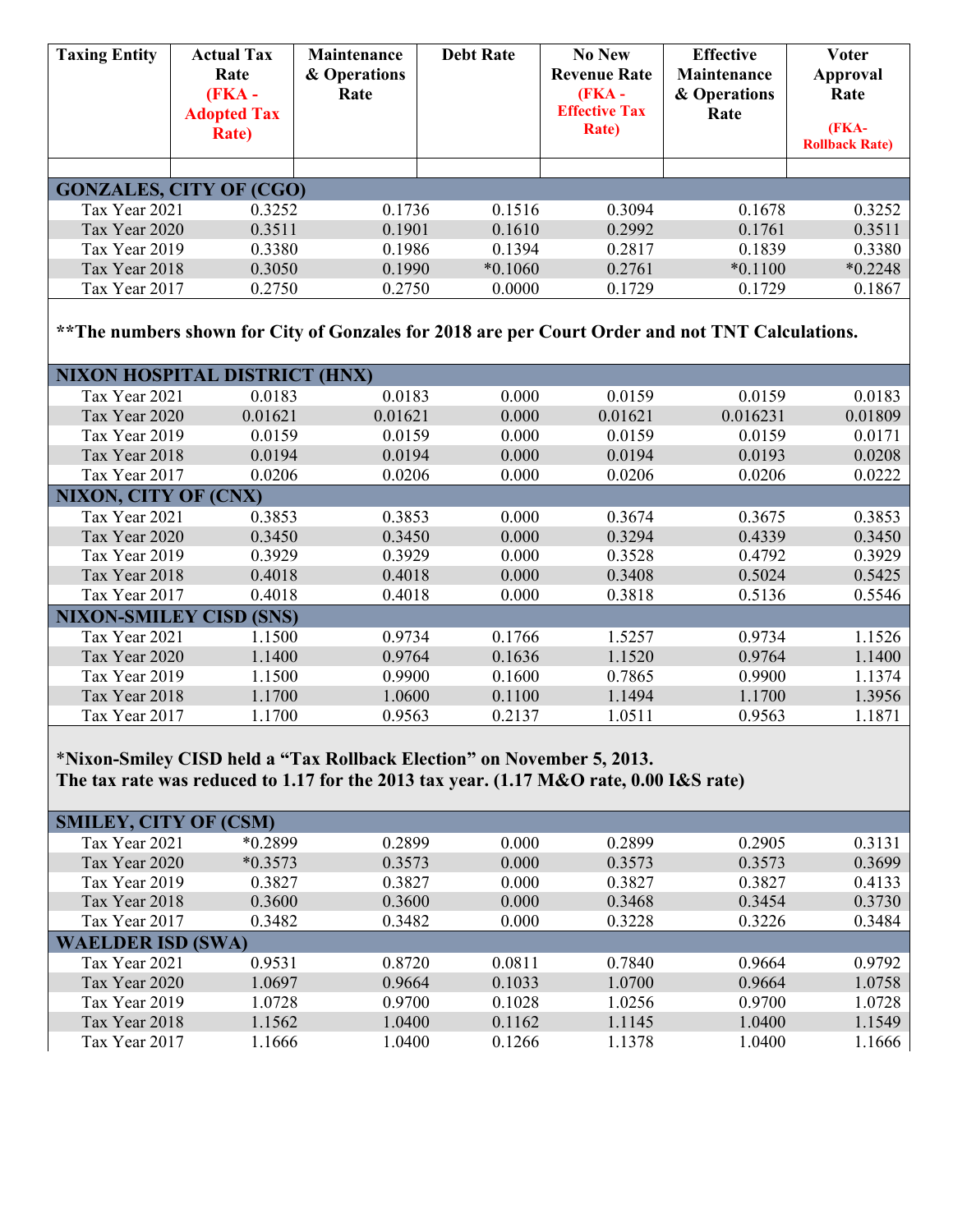| <b>Taxing</b><br><b>Entity</b>                                                                       | <b>Adopted Tax</b><br>Rate    | Maintenance<br>$\boldsymbol{\&}$<br><b>Operations</b><br>Rate                                               | <b>Debt Rate</b> | <b>Effective</b><br><b>Tax Rate</b> | <b>Effective</b><br>Maintenance<br>$\boldsymbol{\&}$<br><b>Operations</b><br>Rate | Rollback<br><b>Tax Rate</b> |  |  |
|------------------------------------------------------------------------------------------------------|-------------------------------|-------------------------------------------------------------------------------------------------------------|------------------|-------------------------------------|-----------------------------------------------------------------------------------|-----------------------------|--|--|
|                                                                                                      |                               |                                                                                                             |                  |                                     |                                                                                   |                             |  |  |
|                                                                                                      | <b>WAELDER, CITY OF (CWL)</b> |                                                                                                             |                  |                                     |                                                                                   |                             |  |  |
| Tax Year 2021                                                                                        | 0.2108                        | 0.0160                                                                                                      | 0.1948           | 0.2177                              | 0.0154                                                                            | 0.2108                      |  |  |
| Tax Year 2020                                                                                        | 0.2258                        | 0.0160                                                                                                      | 0.2098           | 0.2258                              | 0.0156                                                                            | 0.2259                      |  |  |
| Tax Year 2019                                                                                        | 0.2244                        | 0.0154                                                                                                      | 0.2090           | 0.2164                              | 0.0193                                                                            | 0.2298                      |  |  |
| Tax Year 2018                                                                                        | 0.2244                        | 0.0200                                                                                                      | 0.2044           | 0.2044                              | 0.0000                                                                            | 0.2258                      |  |  |
| Tax Year 2017                                                                                        | 0.2064                        | 0.0000                                                                                                      | 0.2064           | 0.2064                              | 0.0000                                                                            | 0.2124                      |  |  |
|                                                                                                      |                               | YOAKUM HOSPITAL DISTRICT ** This information is Provided by the District via Lavaca Co. TAC**               |                  |                                     |                                                                                   |                             |  |  |
| Tax Year 2021                                                                                        | 0.1857                        | 0.1857                                                                                                      | 0.0000           | 0.1857                              | 0.1861                                                                            | 0.2009                      |  |  |
| Tax Year 2020                                                                                        | 0.1828                        | 0.1828                                                                                                      | 0.0000           | 0.1828                              | 0.1829                                                                            | 0.2084                      |  |  |
| Tax Year 2019                                                                                        | 0.1830                        | 0.1830                                                                                                      | 0.0000           | 0.1830                              | 0.2101                                                                            | 0.2269                      |  |  |
| Tax Year 2018                                                                                        | 0.2004                        | 0.2004                                                                                                      | 0.0000           | 0.2004                              | 0.2020                                                                            | 0.2181                      |  |  |
| Tax Year 2017                                                                                        | 0.2168                        | 0.1939                                                                                                      | 0.0229           | 0.2292                              | 0.1796                                                                            | 0.2168                      |  |  |
|                                                                                                      |                               |                                                                                                             |                  |                                     |                                                                                   |                             |  |  |
|                                                                                                      |                               | These jurisdictions cross into the Gonzales County boundary line, but the levied taxes are not collected by |                  |                                     |                                                                                   |                             |  |  |
|                                                                                                      |                               | the Gonzales County Tax Assessor-Collector. For more information please visit www.co.lavaca.tx.us           |                  |                                     |                                                                                   |                             |  |  |
|                                                                                                      |                               |                                                                                                             |                  |                                     |                                                                                   |                             |  |  |
|                                                                                                      |                               | Moulton ISD** This information is Provided by the District via Lavaca County Tax Assessor-Collector.        |                  |                                     |                                                                                   |                             |  |  |
| Tax Year 2021                                                                                        | 1.16125                       | 0.9634                                                                                                      | 0.19785          | 1.16001                             | 0.9634                                                                            | 1.16125                     |  |  |
| Tax Year 2020                                                                                        | Not provided                  | Not provided                                                                                                | Not provided     | Not provided                        | Not provided                                                                      | Not provided                |  |  |
| Tax Year 2019                                                                                        | 1.1299                        | 0.9700                                                                                                      | 0.2499           | 0.6442                              | 0.9700                                                                            | 1.2199                      |  |  |
| Tax Year 2018                                                                                        | 0.9900                        | 0.9900                                                                                                      | 0.0000           | 0.6925                              | 0.9500                                                                            | 0.9900                      |  |  |
| Tax Year 2017                                                                                        | 1.0100                        | 1.0100                                                                                                      | 0.0000           | 1.1358                              | 1.06212                                                                           | 1.0400                      |  |  |
| Tax Year 2016                                                                                        | 0.9800                        | 0.9800                                                                                                      | 0.0000           | 1.4881                              | 0.99967                                                                           | 1.0396                      |  |  |
|                                                                                                      |                               |                                                                                                             |                  |                                     |                                                                                   |                             |  |  |
| Shiner ISD*** This information is Provided by the District via Lavaca County Tax Assessor-Collector. |                               |                                                                                                             |                  |                                     |                                                                                   |                             |  |  |
| Tax Year 2021                                                                                        | Not Provided                  | Not Provided                                                                                                | Not Provided     | 1.199884                            | 0.9634                                                                            | 1.036535                    |  |  |
| Tax Year 2020                                                                                        | 1.0365                        | 0.9664                                                                                                      | 0.0701           | 1.2059                              | 0.9664                                                                            | 1.04073                     |  |  |
| Tax Year 2019                                                                                        | 1.0401                        | 0.9700                                                                                                      | 0.0701           | 0.8402                              | 0.9700                                                                            | 1.0401                      |  |  |
| Tax Year 2018                                                                                        | 1.1101                        | 1.0400                                                                                                      | 0.0701           | 1.0496                              | 1.0483                                                                            | 1.1101                      |  |  |
| Tax Year 2017                                                                                        | 1.1101                        | 1.0400                                                                                                      | 0.0701           | 0.9888                              | 1.0572                                                                            | 1.1115                      |  |  |
| Tax Year 2016                                                                                        | 1.1101                        | 1.0400                                                                                                      | 0.0000           | 1.0410                              | 1.0492                                                                            | 1.0400                      |  |  |

The county is providing this table of property tax rate information as a service to the residents of the county. Each individual taxing unit is responsible for calculating the property tax rates listed in this table pertaining to that taxing unit and providing that information to the county.

*\*\*SB2 of the 86th Texas Legislature changed wording within the Texas Property Tax Code regarding Truth-In-Taxation. The changes are struck-out in red and replaced with the new verbiage.* 

The **Adopted Tax Rate** is the tax rate adopted by the governing body of a taxing unit.

The **Maintenance and Operations Rate** is the component of the adopted tax rate of a taxing unit that will impose the amount of taxes needed to fund maintenance and operation expenditures of the unit for the following year.

The **Debt Rate** is the component of the adopted tax rate of a taxing unit that will impose the amount of taxes needed to fund the unit's debt service for the following year.

The **No-New-Revenue Effective Tax Rate** is the tax rate that would generate the same amount of revenue in the current tax year as was generated by a taxing unit's adopted tax rate in the preceding tax year from property that is taxable in both the current tax year and the preceding tax year.